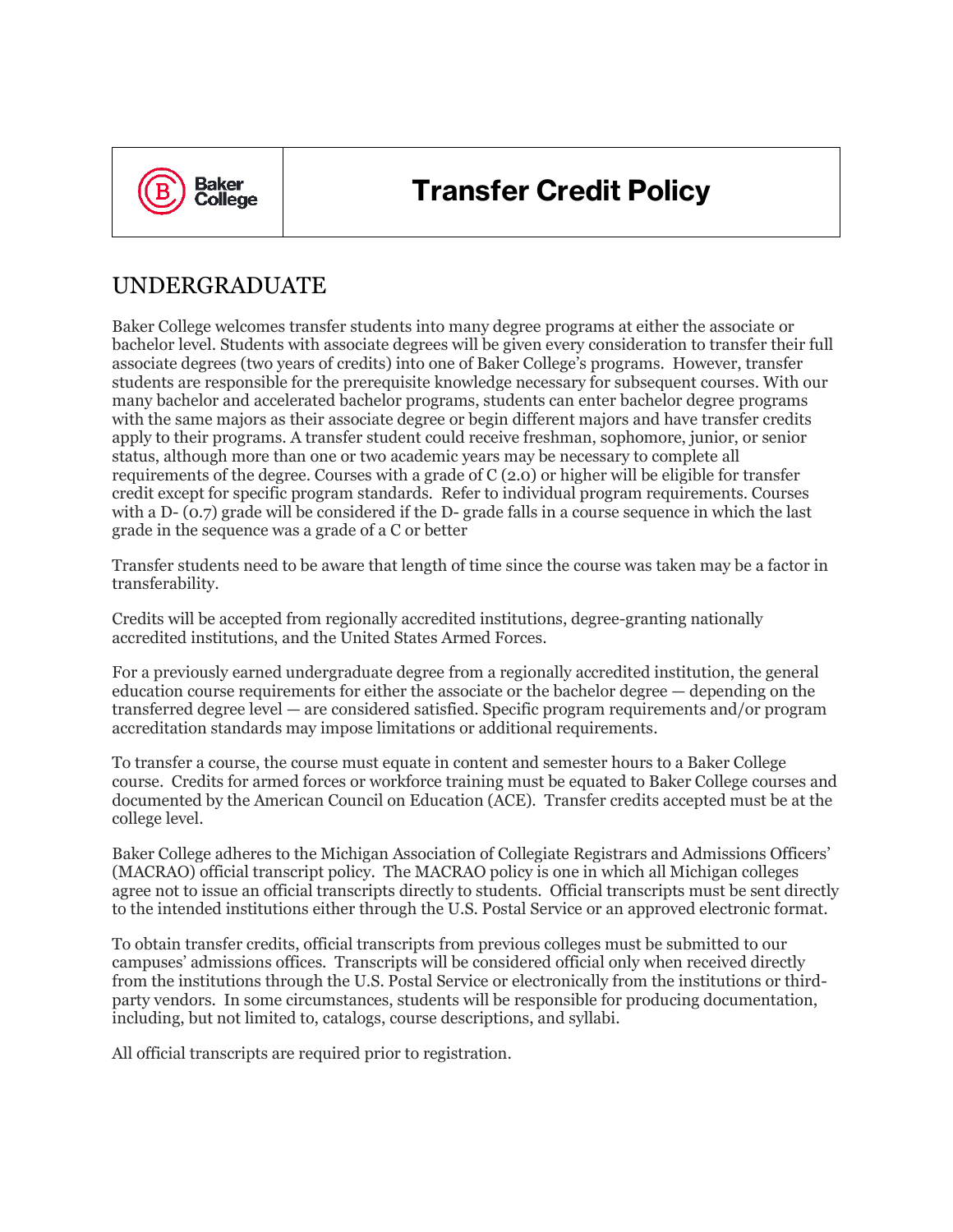## GRADUATE

The Center for Graduate Studies welcomes transfer students into our graduate programs. Baker College recognizes the expediency of understandable and universally accepted standards related to the transfer of academic credit. The following policies are in place for transfer credit:

- Baker College will accept no more than 12 semester hours of transfer credit into master's programs.
- Only courses with a B (3.0) grade or higher will be eligible for transfer consideration.
- To successfully transfer a course, the course must equate to and be compatible with courses offered by the Center for Graduate Studies.
- Transfer of college credit will not be considered if the work was completed more than five years preceding matriculation.
- To obtain transfer credit, students are required to request that all previous colleges/universities attended forward official transcripts to the Baker College Center for Graduate Studies.
- Transcripts will be considered official only when received directly from the institution through the U.S. Postal Service or electronically from the institutions or third-party vendors. In some circumstances, students will be responsible for producing documentation including, but not limited to, catalogs, course descriptions, and syllabi.
- Students wishing to receive transfer credit from foreign or international colleges or universities must submit official evaluations from U.S. evaluation companies recognized by the National Association of Credential Evaluation Services (NACES). The evaluations must include the grades and U.S. course equivalencies to be considered for transfer credit.
- Students in a doctoral program must complete a minimum of 24 semester hours at the Center for Graduate Studies.

Baker College adheres to the Michigan Association of Collegiate Registrars and Admissions Officers' (MACRAO) official transcript policy. The MACRAO policy is one in which all Michigan colleges agree not to issue official transcripts directly to students. Official transcripts must be sent directly to the intended institutions either through the U.S. Postal Service or an approved electronic format.